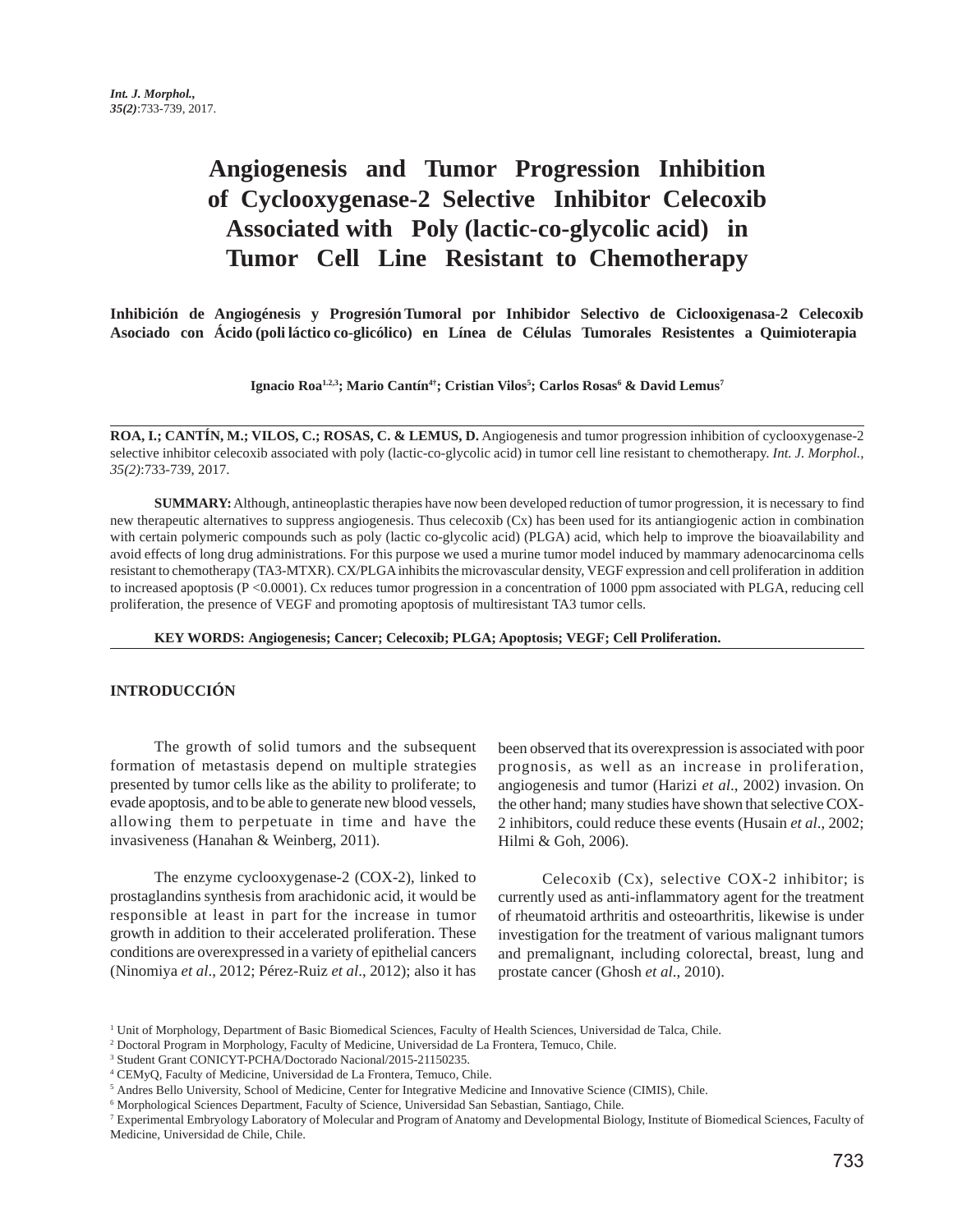While the effects of Cx are favorable, oral administration for a long time, induces systemic, gastric and cardiovascular complications (Bombardier *et al*., 2000; Silverstein *et al*., 2000; Caldwell *et al*., 2006). Other studies indicate that frequent administration of high doses of oral Cx in experimental animals, cause mononuclear infiltration, hyperplasia and degeneration in the kidney, in addition to loss of some liver functions (Koçkaya *et al*., 2010).

With this background, it has been developed new strategies with decreased side effects for patients, such as the association to copolymers of lactic acid and glycolic acid (Vilos & Velasquez, 2012). Poly lactic co-glycolic acid (PLGA) has been associated with multiple antiangiogenic agents in cancer therapies (Qi *et al*., 2011), such as the Cx (Dhanda & Kompella, 2005; Amrite *et al*., 2006), achieving effects mainly in decreased angiogenesis as well as decreased expression of vascular endothelial growth factor (VEGF).

For this reason, we believe that Cx microencapsulated in PLGA reduces angiogenesis and tumor growth in a mammalian cell line tumor resistant to chemotherapy such as TA3-MTXR. Previously, we have shown that 1000 ppm Cx reduces liver metastases and promotes apoptosis and decreased angiogenesis and in mice with adenocarcinoma TA3 multiresistant (Rosas *et al*., 2013; 2014). Furthermore, Cx associated to PLGA, reduces angiogenesis in an *in vivo* model (Amrite *et al*.). In this research, we evaluated angiogenic and antitumor effects of Cx microencapsulated in PLGA in the development of a tumor in a murine model of mammary adenocarcinoma tumor cells resistant to chemotherapy.

## **MATERIAL AND METHOD**

## **Animal welfare**

Eight week old adult (20–25 g) female A/J strain mice (n=18) (*Mus musculus*) were obtained from our Central Animal Facility Central Vivarium. Experimental protocols were approved by the Bioethics Committee, Faculty of Medicine, Universidad de Chile (CBA FMUCH #0498).

## **Tumor growth assay**

The effect of 1000 ppm of Cx on *in vivo* growth of the TA3-MTXR murine mammary tumor cell line was assessed as described previously (Guerrero *et al*., 1992). Briefly, TA3- MTXR cells come from a mammary murine carcinoma tumor cell line of ascitic growth. Methotrexate (MTX) resistance was performed by weekly passages of ascitic fluid from mice combined with increasing concentrations of MTX (0.1 to 2.5 mg/kg/48 h) until the appropriate resistance. Twelve mice were inoculated in the right lower limb area, at day 0 with 2x10<sup>6</sup> cells x mL tumor cells. At day 4, mice were treated: 1000 ppm of Cx ( $n = 6$ ) intramuscular; 50 mg of Cx / PLGA in a concentration of 1000 ppm in sterile vehicle intramuscular ( $n = 6$ ) and control ( $n = 6$ ). Width and length of the tumor was measured with a digital caliper. The volume was then calculated as previously described (O'Reilly *et al*., 1997). Tumor growth was assessed until  $19<sup>th</sup>$  day where mice were euthanized for obtaining tumor and organs samples for histological procedures. For bioethical rules the experiment need to be stopped at 19<sup>th</sup> day.

The experiments were validated by using the Wilcoxon Signed Rank test (Graph Pad Prism 5). P values <0.05 were considered as statistically significant.

## **Drug preparation**

Cx 200 mg (Celebra® Pfizer©) was diluted in destiled water at 1000 ppm concentration, as described previously by Ragel *et al*. (2007). Cx / PLGA was encapsulated Celecoxib 200 mg (Celebra® Pfizer©) in PLGA microcapsules according to described by Ayalasomayajula & Kompella (2005), in which an average concentration of 1000 ppm was obtained. microparticles of between 0.5 and 10 µm in diameter were obtained. Microencapsulation of the drug was conducted at the Center for the Development of Nanoscience and Nanotechnology, Universidad de Santiago, Chile.

## **Immunohistochemistry**

Tumor was obtained at 19<sup>th</sup> day and then fixed in a 10 % buffered formalin solution for 48 hours. Serial sections of 5 mm were obtained. In order to evaluate cell proliferation, a Rabbit Polyclonal Anti – Human Ki-67 antibody (1:500) (Novocastra, Newcastle Upon Tyne, UK) was used. Briefly, Ki-67 is a nuclear antigen associated to cel- lular proliferation. The polyclonal antibody (Novocastra, Cat*#*NCL-Ki67-P) binds to Ki-67 antigen in the granular components of the nucleolus during late G1, S, G2 and M phases (Garrido *et al*., 2010). To detect Vascular Endothelial Growth Factor (VEGF), an Anti-VEGF165 Polyclonal Antibody (1:100) (Millipore, CA, USA) was used and then revealed by the "HistoMouse-MAX Kit" (Invitrogen, Camarillo, USA) which is based on the use of a secondary antibody conjugated with horseradish peroxidase and subsequently revealed with 3,3´-diaminobenzidine. Relative Expression was assessed with 30 microscopic fields and analyzed by Image J Software (NIH, USA). The average standard error was then calculated and applied to the tstudent test.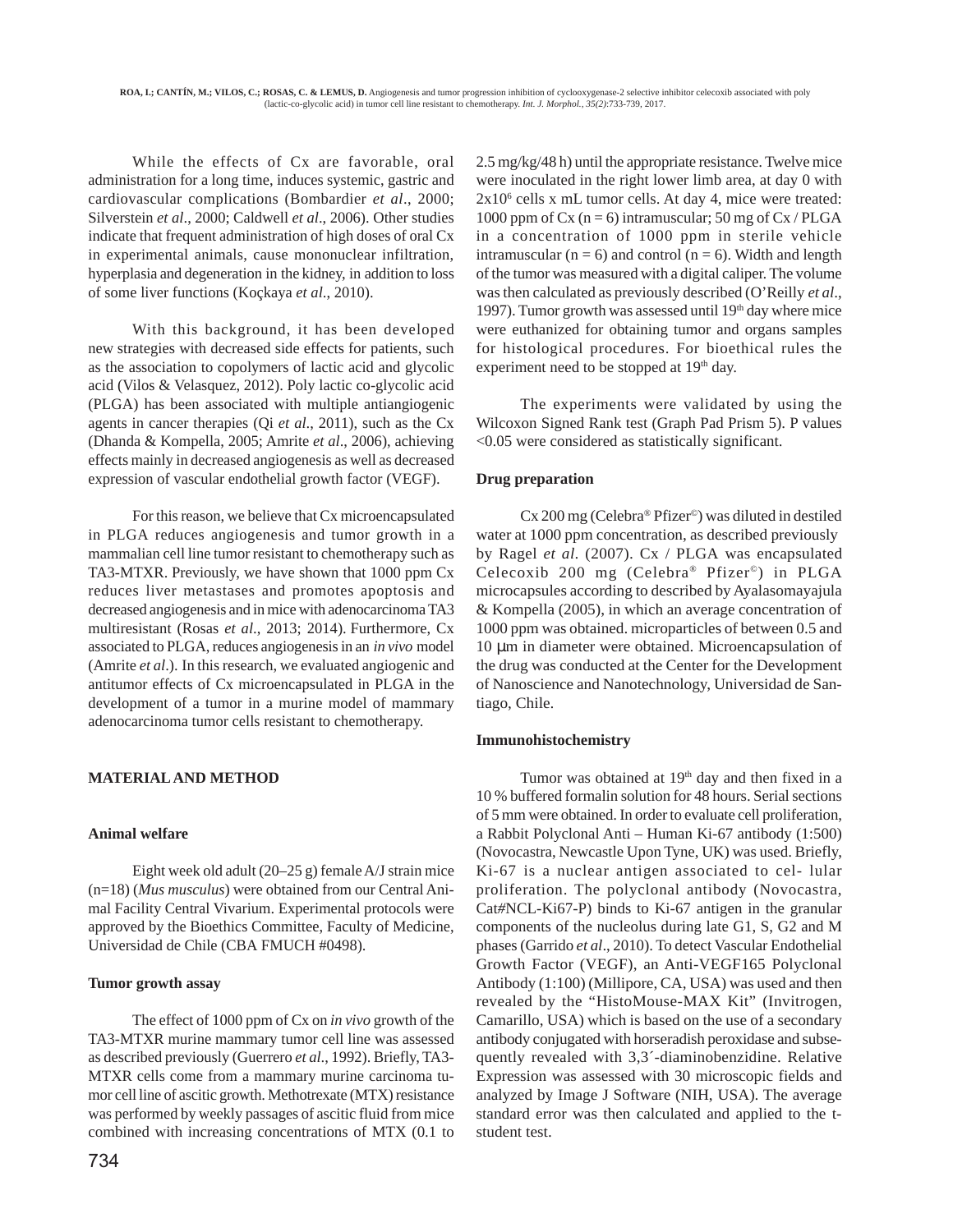#### **Evaluation of apoptosis**

To evaluate DNA fragmentation (an indicator of apop- tosis), the FragELTM DNA Fragmentation Detection Kit (Calbiochem, Darmstadt, Germany) was used. This system is based on labeling fragments of DNA of apop- totic cells by using a TUNEL assay. Histological sections of tumor and lung metastasis obtained at 19<sup>th</sup> day were assessed and apoptotic nuclei were counted in light microscope.

#### **Microvascular density quantification**

To count of blood vessels were counted at 400x in histological sections from tumors and lungs obtained at 19<sup>th</sup> day and were stained with Arteta, as described previously (Garrido *et al*.).

## **RESULTS**

**Cx decreases microvascular density in TA3-MTX-R tumor.** In group 1, treated with Cx, the count in the tumor area, yielded an average of  $26.55 \pm 0.32$  vessels / cm<sup>2</sup>. By studying the group inoculated Cx / PLGA, an average of  $25.8 \pm 0.26$  vessels / cm<sup>2</sup> was obtained. With respect to the group inoculated with the tumor TA3-MTX-R, an average of  $48.5 \pm 0.28$  vessels / cm<sup>2</sup> (Fig.1A) it was obtained. When comparing the results of group 1, 2 and 3 statistically significant differences  $(P \le 0.0001)$  they were obtained by comparing group 3 treated with Cx observing a marked decrease in vascular density in the tumor of mice treated with Cx; but there is no significant decrease when comparing both presentations of the drug (Fig.2A, B, C).



Fig. 1. Murine A/J mammary tumor (TA3 MTXR), microvascular density, VEGF, Ki-67 relative expression and apoptotic nuclei per field by study group. p<0.0001.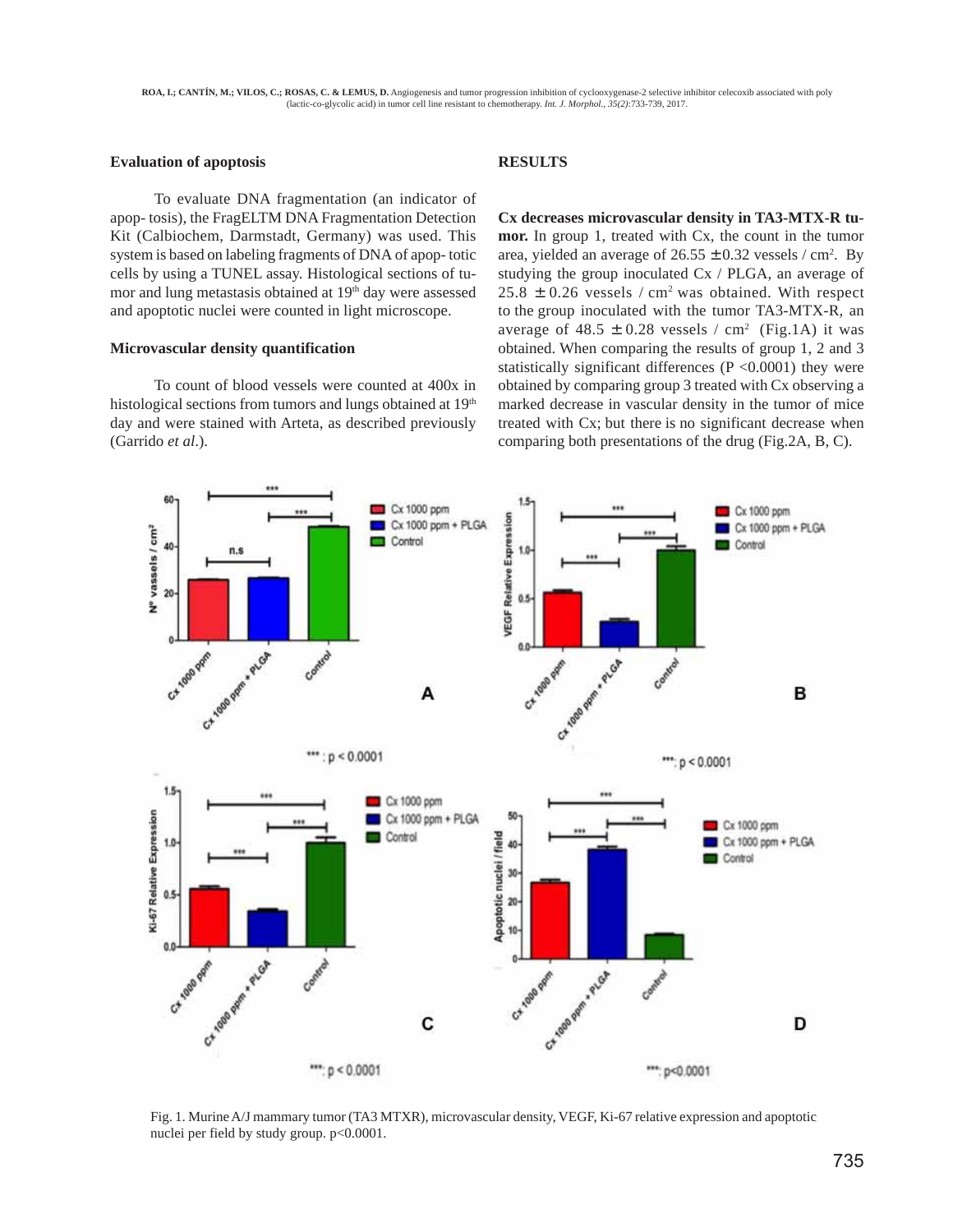**Celecoxib / PLGA decreases VEGF expression in TA3- MTX-R tumor**. With respect to the results found with VEGF expression in tumor areas observed, it was possible to observe cytoplasmic labeling pattern, which predominated in tumor cells. Group 2 had a lower immunostaining compared with Groups 1 and 3 (Fig. 2D, E, F), results were statistically significant ( $p < 0.0001$ ) (Fig.1B).

**Celecoxib / PLGA decreases Ki67 expression in tumor TA3-MTX-R**. The cuts of groups 1, 2 and 3 showed immunostaining KI-67, which indicates that there cell proliferation in all tumor level. Group 2 presented different areas with frank tumor cells in cell proliferation activity, with a characteristic pattern of nuclear staining, these cells morphologically correspond entirely to tumor cells (Fig. 2G, H, I). The results indicate that cell proliferation Group 2, was lower compared to that found in Group 1 and 3, a difference that was statistically significant (p<0.0001). Having 75 % reduction of approx. the

immunostaining if compared with Group 3 (Fig.1C).

**Celecoxib / PLGA increases apoptosis in tumor TA3- MTX-R**. Immunohistochemical analysis of apoptosis at the level of cuts showed the presence of tumor nuclei and apoptotic bodies at different levels (Fig. 2J, K, L). The amount of apoptotic / field presented in Group 1 26.72  $\pm$ cores was 1.003, with respect to the findings in Group 2 was  $38.25 \pm 1.127$  finally was  $0.5 \pm 8.36$  in the group 3 results were statistically significant ( $p < 0.0001$ ) (Fig. 1D).

## **DISCUSSION**

We propose that Cx / PLGA decreases tumor progression in a line of chemotherapy - resistant breast tumor. Furthermore, Cx / PLGA promotes apoptosis and decreased angiogenesis in the same tumor line.



Fig. 2. Histological appearance of mouse (*Mus musculus*) TA3-MTX-R tumor: Tumoral microvessels stained with Arteta (A, B, C); VEGF expression (D, E, F); Ki-67 immunostaining (G, H, I); apoptotic nuclei with a TUNEL assay  $(J, K, L)$ , by study group  $(400x; bar 100 \mu m)$ .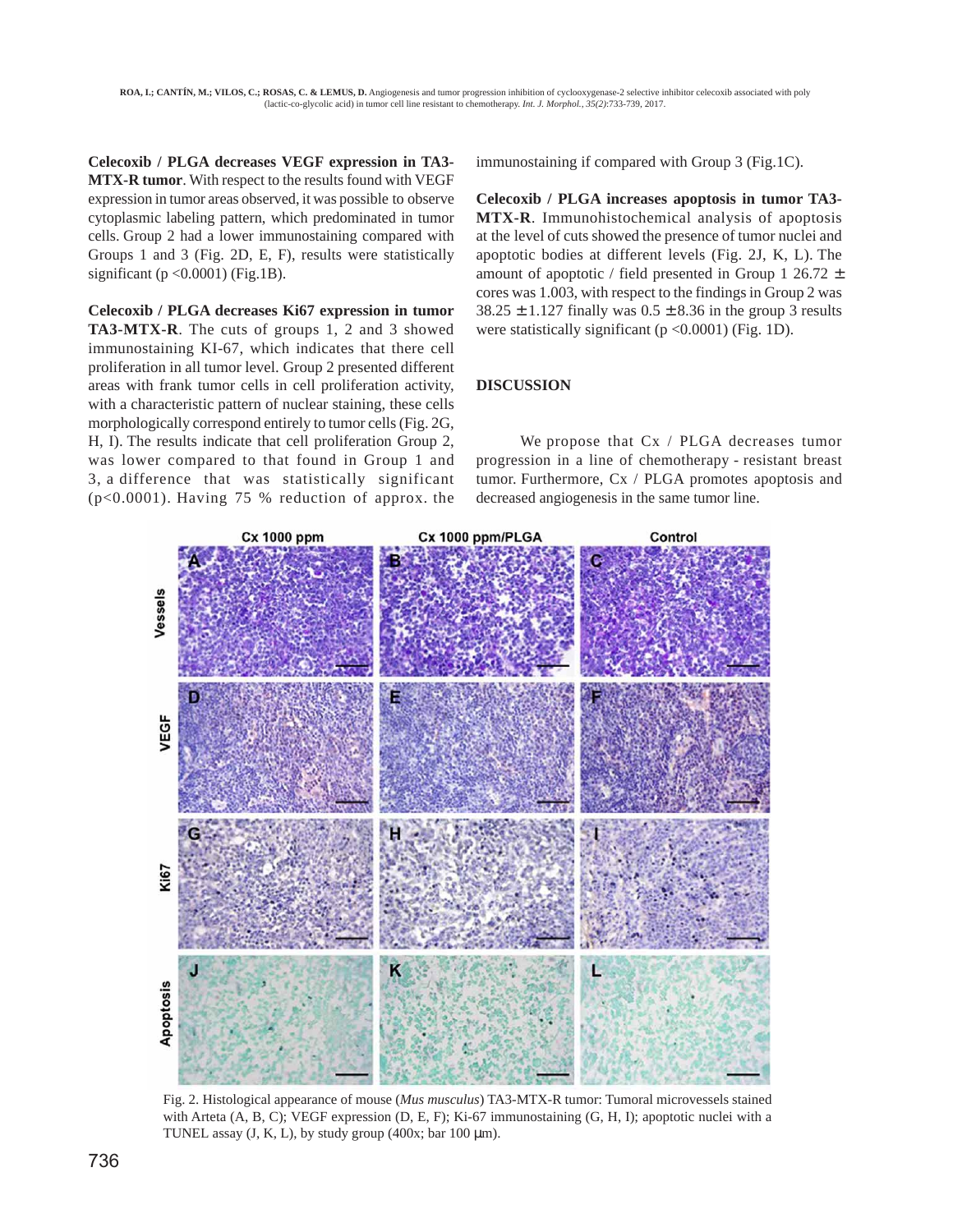Among the strategies employed by tumor cells in order to perpetuate in time include evasion of apoptosis, uncontrolled cell proliferation and angiogenesis (Hanahan & Weinberg), the latter induced bynumerous pro-angiogenic factors, one of them is the VEGF (Gavalas *et al*., 2013). Considering this background, some drugs like Cx has been used in order to reduce these strategies (Dai *et al*., 2012).

Our results suggest that Cx / PLGA reduces angiogenesis and proliferation and promotes apoptosis in TA3- MTXR tumor cells compared to only Cx at a concentration of 1000 ppm, similar to those reported by Dai *et al*. results, where there was carcinogenesis inhibition and cancer development in rats in a similar concentration. Moreover, Rosas *et al*. (2014) showed that Cx suppresses angiogenesis in concentrations of 500 ppm and 1000 ppm. Doses above 2000 ppm induce tissue destruction (Rosas *et al*., 2014).

Cx / PLGA inhibit microvessel density in breast tumor in mice A/J, when this was compared with control and Cx-only group. It should be noted that there was no statistical significance between the Cx / PLGA and Cx-only groups. The decreased microvascular density effect is explained by the strong action of COX-2 and prostaglandins on the development of angiogenesis (Yao *et al*., 2011), wherein the selective inhibitors including Cx, exhibit potent angiogenic inhibitory action.

Our immunohistochemical study showed that Cx / PLGA decreased Ki-67 and VEGF expression and increased of presence of apoptosis in TA3-MTXR tumor cells. Effects could be explained according to the previous results. It has been shown that COX-2 is overexpressed frequently in many gastrointestinal tract cancers, such as colorectal cancer, esophageal carcinoma, gastric cancer and pancreatic cancer (Ghosh *et al*.). Moreover, prostaglandin E2 (PGE2), the main effector of COX-2 is associated with apoptosis inhibition, tumor growth and angiogenesis. Its overexpression is actively involved in the development of angiogenesis and inhibition of apoptosis (Wang & Dubois, 2010).

Brandão *et al*. (2013) reported a reduction in Ki-67 positive cells in patients with breast cancer treated with Cx. In our study, Cx / PLGA 1000 ppm decreased proliferation of murine mammary tumor resistant to chemotherapy using the same lead. The association between COX-2 activity and proliferation has been proposed previously. Wu *et al*. (2003) demonstrated that Cx inhibits proliferation and induces apoptosis through the way of PGE2.

It has been proposed that pro-apoptotic effect of Cx is not only mediated by inhibition of COX-2, but Cx affect the apoptotic signaling in multiple levels, such as decreased levels

of expression of Mcl-1 and Survivin (Jendrossek, 2013). Our results demonstrated that Cx / PLGA promotes apoptosis in a murine mammary tumor. Other authors describe that binding of PGs to its receptor promotes evasion of apoptosis by increasing Survivin and Bcl-2 (Konturek *et al*., 2006) or through inhibition of VEGF signaling pathway / VEGFR-2 / Raf-1 / MAPK / ERK (Xu *et al*., 2012).

Regarding VEGF, it is the most critical factor associated to vasculogenesis, angiogenesis and lymphangiogenesis being VEGF-A an essential regulator of angiogenesis, acting primarily promoting cell division and migration in endothelial cells (Oklu *et al*., 2010). Previous studies show that Cx reduces serum levels of VEGF and COX-2 (Han *et al*., 2014). Our results showed that Cx / PLGA reduces VEGF production from a murine mammary tumor. Furthermore, Cx could induce VEGF expression via hypoxia - inducible factor 1alpha (HIF-1a), and cell proliferation and migration through MAPK. These mechanisms explain at least in part, the association between VEGF and COX-2 / PG. The notion that VEGF is reduced using Cx is supported by Vaish & Sanyal (2012) which defines a b-catenin relationship with COX-2 and Survivin.

In order to improve the bioavailability of drugs, it has been associated with PLGA, formulations and nano microparticles. These have been used in conjunction with multiple anti-angiogenic agents in antitumor therapy. Qi *et al*. used PNAS-4 human (Hpnas-4), a pro-apoptotic gene, which has the ability to inhibit tumor growth when overexpressed in tumor cells, and cisplatin in ovarian carcinoma, which brought about an increase in the induction of apoptosis, inhibition of cell proliferation and suppression of angiogenesis.

Moreover Zhang *et al*. (2010) studied the effects of temozolomide, drug employed in anticancer therapy in CNS tumors, microencapsulated in PLGA, together with Vetalanib inhibitor of the VEGF receptor on a orthotopic glioma model in rats, these found that combination of these drugs resulted in a decrease in tumor volume, thus improving the survival time and an increase in the number of apoptotic tumor cells and inhibition of tumor angiogenesis. Chen *et al*. (2012) used Docetaxel, a potent antitumor agent, used as chemotherapeutic, which was microencapsulated with PLGA, and used in the human hepatoma, where it was shown to be effective at reducing tumor angiogenic activity. Other substances have been encapsulated with PLGA in anticancer therapy. Mukerjee & Vishwanatha (2009) used curcumin loaded PLGA nanospheres, as a therapy against prostate cancer. These authors concluded that curcumin associating with PLGA nanospheres was delivered over a longer sustained time period, thus becoming a potential candidate for therapy in cell lines of prostate cancer.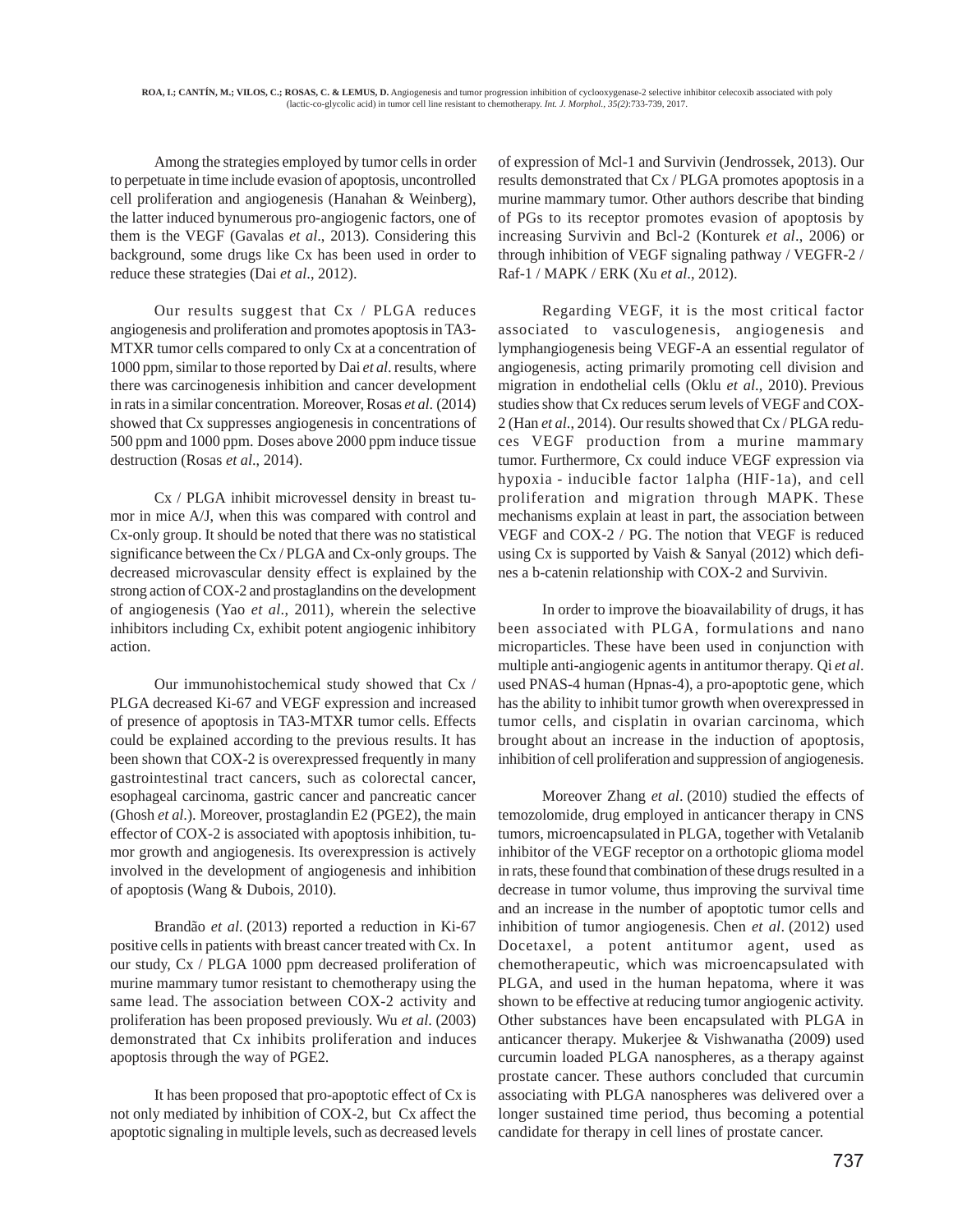Within the drugs used in antiangiogenic therapy is Cx which has been occupied for assessing decreased angiogenesis in ocular vascular pathologies, which has seen a decrease in vascularity (Amrite *et al*.). Similar results to those seen by Dhanda & Kompella, which have reported that the use of Cx microencapsulated in PLGA significantly decreased VEGF levels, when administered at the level of the trachea, a model of pulmonary tumor. These results would indicate that the presence of the particles help improve drug levels in tumor level, allowing this to be released for longer, improving local response. Other studies indicate a reduction in liver metastasis (Roa *et al*., 2015) and lung, as well as the microvasculature (Roa *et al*., 2016) was used when Cx / PLGA in strain AJ versus Cx.

Multiple drugs among them Cx associated with PLGA or other type of polymer are feasible route of administration as they may reduce the frequency of administration, leading to greater tolerance by the patient; and an increased benefit due to the elimination of fluctuations in serum drug levels (Rafiei & Haddadi, 2017). The potential decrease in the total dose required for treatment, due to greater efficiency in the utilization of the administered dose and the potential reduction of adverse effects as it decreases the magnitude of the amount of drug released into the body at the time application (Saez *et al*., 2007), as well as the decrease in recurrence of tumors, are its main advantages (Will *et al*., 2016). All this added to the PLGA safety when administered in different tissues such as salivary glands (Cantín *et al*., 2013), or muscle tissue, (Acuña *et al*., 2011), which makes it a favorable environment for such partnerships biomaterial.

## **CONCLUSION**

Cx reduces tumor progression in a concentration of 1000 ppm associated with PLGA, reducing cell proliferation, the presence of VEGF and promoting apoptosis of multiresistant TA3 tumor cells. Antiangiogenic and antitumor effects of Cx are correlated with their activity in other tumor cell lines, suggesting that prostaglandins (PGs) and VEGF production are involved. Cx associated to PLGA proves lowering drug tumor progression, and it is currently used in the treatment of some cancers, associated with other drugs.

**ACKNOWLEDGMENTS**: We thank to Irma Orellana for her technical support.

**RESUMEN:** Si bien actualmente se han desarrollado terapias antineoplásicas que permiten reducir de cierta manera el avance tumoral, es necesario buscar nuevas alternativas terapéuticas que permitan suprimir la angiogénesis. Es así como el Celecoxib (Cx) ha sido utilizado por su acción antiangiogénica en combinación con algunos compuestos poliméricos, tal como el ácido poli (láctico co-glicólico) (PLGA), el cual ayudaría a mejorar la biodisponibilidad y evitaría efectos derivados de largas administraciones del fármaco. Para tal efecto se ha utilizado un modelo tumoral murino, inducido por células tumorales de adenocarcinoma mamario resistente a la quimioterapia (TA3-MTXR). Los resultados indican que CX/PLGA inhibe la microvascularización, expresión de VEGF y la proliferación celular además del aumento de la apoptosis (P<0,0001). El efecto antitumoral del Cx está bien reportado en la literatura; este sumado a la microencapsulación con PLGA, aportarían un sistema de administración útil, ya que nos otorga una administración sostenida en el tiempo, los cual podría ayudar a mantener los niveles de droga durante un período más prolongado, lo cual sería beneficioso en la terapia tumoral.

**PALABRAS CLAVE: Angiogenesis; Cáncer; Celecoxib; PLGA; Apoptosis; VEGF; Proliferación celular.**

## **REFERENCES**

- Acuña, L.; Suazo, G. I.; Zavando, D.; Elgueta, S.; Velásquez, L.; Vilos, C. & Cantín, M. Morphometric and histopathologic changes in skeletal muscle induced for injectable PLGA microparticles. *Int. J. Morphol., 29(2)*:403- 8, 2011.
- Amrite, A. C.; Ayalasomayajula, S. P.; Cheruvu, N. P. S. & Kompella, U. B. Single periocular injection of celecoxib-PLGA microparticles inhibits diabetes-induced elevations in retinal PGE2, VEGF, and vascular leakage. *Invest. Ophthalmol. Vis. Sci., 47(3)*:1149-60, 2006.
- Ayalasomayajula, S. P. & Kompella, U. B. Subconjunctivally administered celecoxib-PLGA microparticles sustain retinal drug levels and alleviate diabetes-induced oxidative stress in a rat model. *Eur. J. Pharmacol., 511(2- 3)*:191-8, 2005.
- Brandão, R. D.; Veeck, J.; Van de Vijver, K. K.; Lindsey, P.; de Vries, B.; van Elssen, C. H.; Blok, M. J.; Keymeulen, K.; Ayoubi, T.; Smeets, H. J.; Tjan-Heijnen, V. C. & Hupperets, P. S. A randomised controlled phase II trial of pre-operative celecoxib treatment reveals anti-tumour transcriptional response in primary breast cancer. *Breast Cancer Res., 15(2)*:R29, 2013.
- Bombardier, C.; Laine, L.; Reicin, A.; Shapiro, D.; Burgos-Vargas, R.; Davis, B.; Day, R.; Ferraz, M. B.; Hawkey, C. J.; Hochberg, M. C.; Kvien, T. K.; Schnitzer, T. J. & VIGOR Study Group. Comparison of upper gastrointestinal toxicity of rofecoxib and naproxen in patients with rheumatoid arthritis. VIGOR Study Group. *N. Engl. J. Med., 343(21)*:1520- 8, 2000.
- Caldwell, B.; Aldington, S.; Weatherall, M.; Shirtcliffe, P. & Beasley, R. Risk of cardiovascular events and celecoxib: a systematic review and metaanalysis. *J. R. Soc. Med., 99(3)*:132-40, 2006.
- Chen, Z. K.; Cai, M. X.; Yang, J.; Lin, L. W.; Xue, E. S.; Huang, J.; Wei, H. F.; Zhang, X. J. & Ke, L. M. Chemotherapy with PLGA microspheres containing docetaxel decreases angiogenesis in human hepatoma xenograft. *Med. Oncol., 29(1)*:62-9, 2012.
- Dai, Z. J.; Ma, X. B.; Kang, H. F.; Gao, J.; Min, W. L.; Guan, H. T.; Diao, Y.; Lu, W. F. & Wang, X. J. Antitumor activity of the selective cyclooxygenase-2 inhibitor, celecoxib, on breast cancer *in vitro* and *in vivo. Cancer Cell Int., 12(1)*:53, 2012.
- Dhanda, D. & Kompella, U. Single intratracheal administration of Celecoxib-PLGA microparticles reduces PGE2 and VEGF levels in a mouse model for lung tumors. *A. A. P. S., 003016,* 2005.
- Garrido, O.; Letelier, R.; Rosas, C.; Fuenzalida, M.; Ferreira, A. & Lemus, D. Betamethasone inhibits tumor development, microvessel density and

**ROA, I.; CANTÍN, M.; VILOS, C.; ROSAS, C. & LEMUS, D.** Inhibición de angiogénesis y progresión tumoral por inhibidor selectivo de ciclooxigenasa-2 celecoxib asociado con ácido (poli láctico co-glicólico) en línea de células tumorales resistentes a quimioterapia. *Int. J. Morphol., 35(2)*:733-739, 2017.